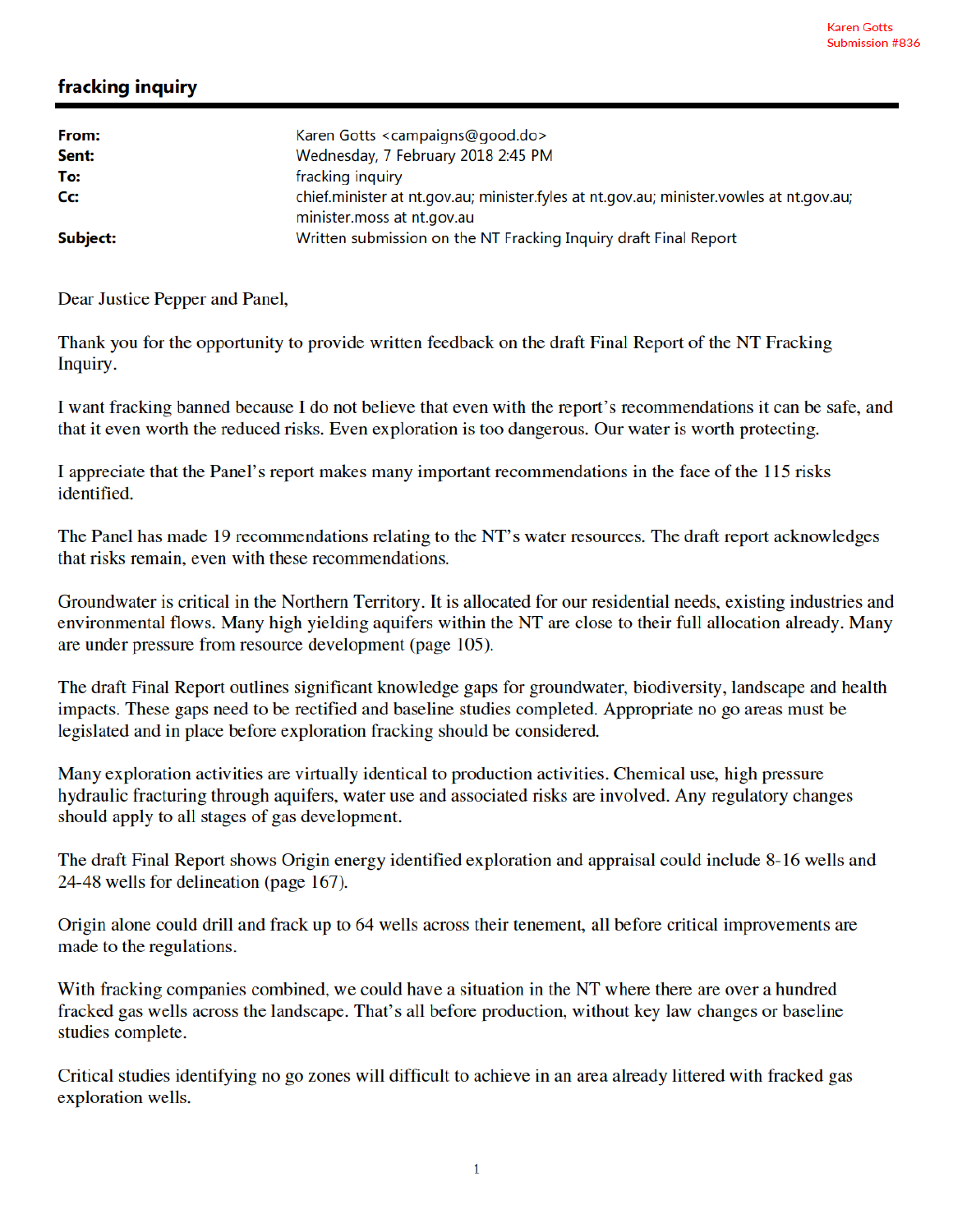I support the swath of new regulations and legislation required to try and protect landholders and water. However, that work needs to happen before the oil and gas industry is permitted to start fracking in the Northern Territory again.

The below critical recommendations must be improved and work completed BEFORE EXPLORATION fracking takes place.

Recommendation 5.1 (Enforceable code of practice for abandonment of onshore gas wells)

Recommendation 5.6 (Wastewater management framework)

Recommendation 7.1 (Water Act amended for shale extraction licence and payment for water)

Recommendation 7.4 (Strategic regional environmental and baseline assessment (SREBA), including a regional groundwater model, be developed and undertaken)

Recommendation 8.4 (Fire management plan and 10 year baseline assessment)

Recommendation 9.2 (Code of practice be developed and implemented for monitoring, detection and reporting of methane emissions)

Recommendation 10.1 (Human Health Risk Assessment prepared and approved)

Recommendation 12.11 (Social impact management plan) This recommendation should also be extended to allow for the legal right to say 'no' to fracking.

Recommendation 14.1 (Design and implement a full cost recovery system for fracking regulation)

Recommendation 14.16 (Legislation to regulate seismic surveys, drilling, hydraulic fracturing, and well abandonment)

Recommendation 14.18 (Fit and proper person test)

Recommendation 15.1 (Strategic regional environmental and baseline assessment (SREBA) undertaken and no go zones implemented)

In the NT there is a saying, "Once you frack you can't go back." Exploration fracking is no different. The studies, legal improvements and no-go zones suggested by the panel are critical. They must be actioned before any further fracking exploration.

Let's not wait until the production phase to put in place critical new regulations and laws. We must avoid delays to the protection of the Northern Territory's water, landscapes and people.

Thank you for considering my feedback on this critical matter for the future of the Northern Territory.

Yours sincerely, Karen Gotts Driver, Northern Territory, 0830, Australia

This email was sent by Karen Gotts via Do Gooder, a website that allows<br>people to contact you regarding issues they consider important. In accordance with web protocol FC 3834 we have set the FROM field of this email to our generic no-reply address at campaigns@good.do, however Karen provided an email address ) which we included in the REPLY-TO field.